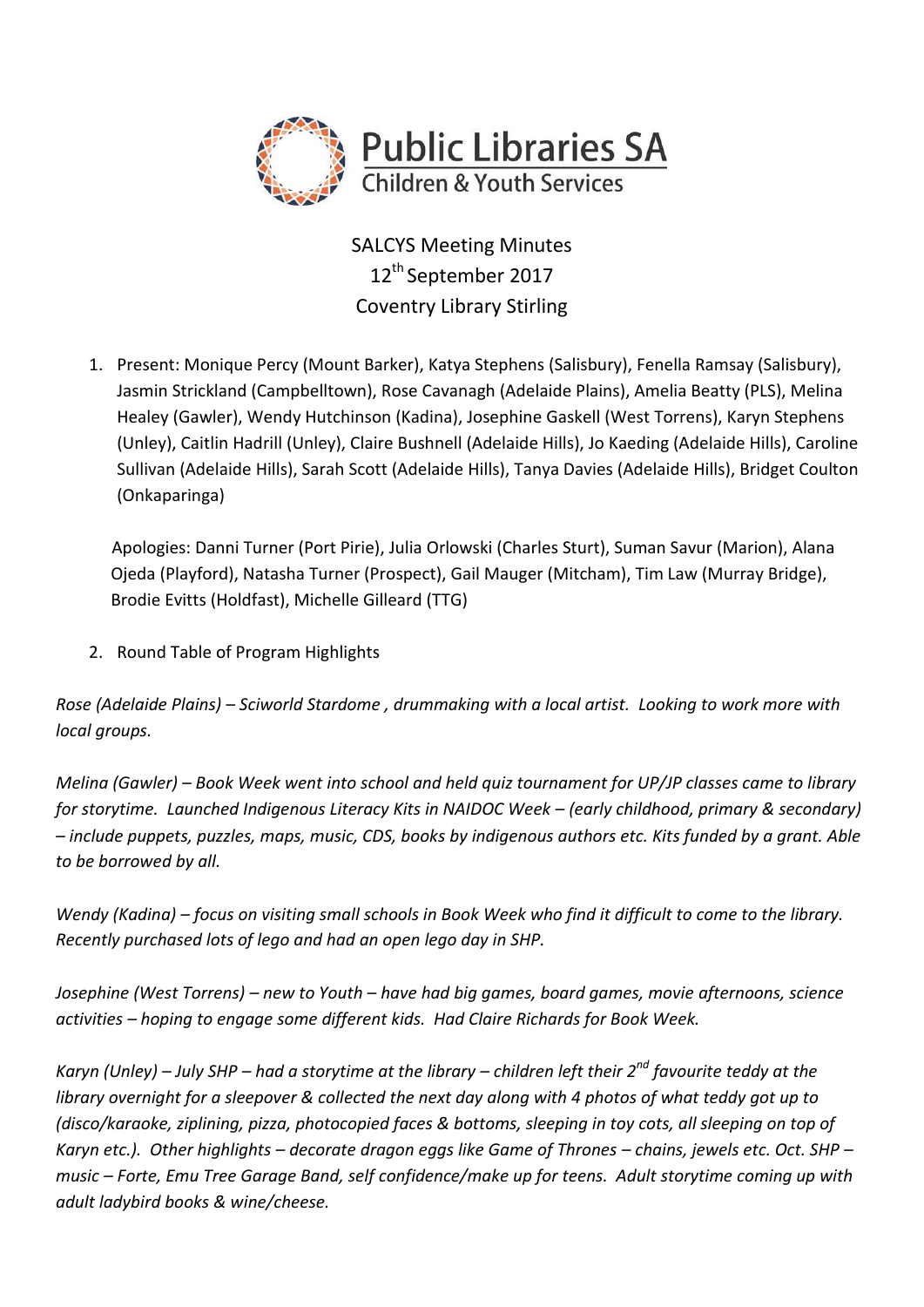*Caitlin (Unley) – Book Week 10-15 visits to kindys & childcare centres & Splash Theatre show – 170 kids. Young Writer's Group – 16 kids meet monthly on a Mon. afternoon – working towards producing a zine at the end of the year. International Games Day 1 day on the weekend.*

*Claire, Jo & Caroline (Adelaide Hills) – STEAM Expo Day, Book Week presenters, Oct. SHP Nature Play/In Your Garden theme.*

*Monique (Mt. Barker) – Splash Theatre – 900 kids in total to 5 shows including home schools. Oct. SHP nature play – whittling & weaving, Sabrina stone carving artist, games truck (16 kids play at once \$700 per day) – no gaming devices in the library, Emoji disco & cake topper.*

*Katya (Salisbury) – Book Week – Amazing Magic Mike, Kristin Weidenbach author talk – reached about*  1000 kids during the week. Science Week library digital officer ran 3 sessions of robotics. SHP – cooking, *chemical catastrophes, SCIDOME. Did an adult coding session for Adult Learning Week. First week of each month continuing with multicultural giggle time at Mawson Lakes – lots of Chinese families.* 

*Discussion re no shows at school holiday activities. Eventbrite automatically sends out an email reminder. Textslick? Charging for events, capping \$ for multiple children, overbooking events, some free/some fee if outside provider, phone call reminders ….*

*Beth (West Torrens) – Book Week schools and kindys can't or won't come to the library. Have had Magic Mike, Funny Farmers, Baby Disco (from Mylor) on a Sunday – no bookings – worked well. Disco was a huge success – nursery rhymes, pop music, balloon drop, bubbles … Come & try karate, come & try salsa.*

 Baby Disco Carla Lewington 0433 660 010 [adelaidebabydisco@gmail.com](mailto:adelaidebabydisco@gmail.com) <https://www.adelaidebabydisco.com/> <https://www.facebook.com/AdelaideBabyDisco>

 The Funny Farmers Show PJ Oaten [info@pjoaten.com](mailto:info@pjoaten.com) [www.pjoaten.com](http://www.pjoaten.com/) [www.facebook.com/PJOatenentertainer](http://www.facebook.com/PJOatenentertainer)

*Jasmine (Campbelltown) – Book Week was a disaster as one interstate author was very expensive and because of the wet weather many schools within walking distance cancelled. Harry Potter Escape Room – huge success raised profile of library - ran it for 3 days, 20 min. turn around, aimed at teens, max. 6 min. 3 in a group, people dressed up, only 1 group got through all 4 puzzles. Crafternoon making wands & flying keys. Discovery Club held every month adult & child book in together aimed at 6-12 year olds – Stop animation, Halloween masks with LED circuitry, lego/robotics – Tech Lab for Teens. Public Speaking Workshop with Little Big Parrots, Dance SA, Big Games Day run by Scouts SA (Hungry Hippo, Climbing Wall etc.), augmented reality teen book reviews, Halloween party Scouts SA are going to make a haunted house.*

*Tamara (Marion) – Book Week target kindys & child care centres, not so wanted by schools. Lego out all the time near the front desk, Code Club (run by Simone), slime lava and snow session on a Sat. afternoon –*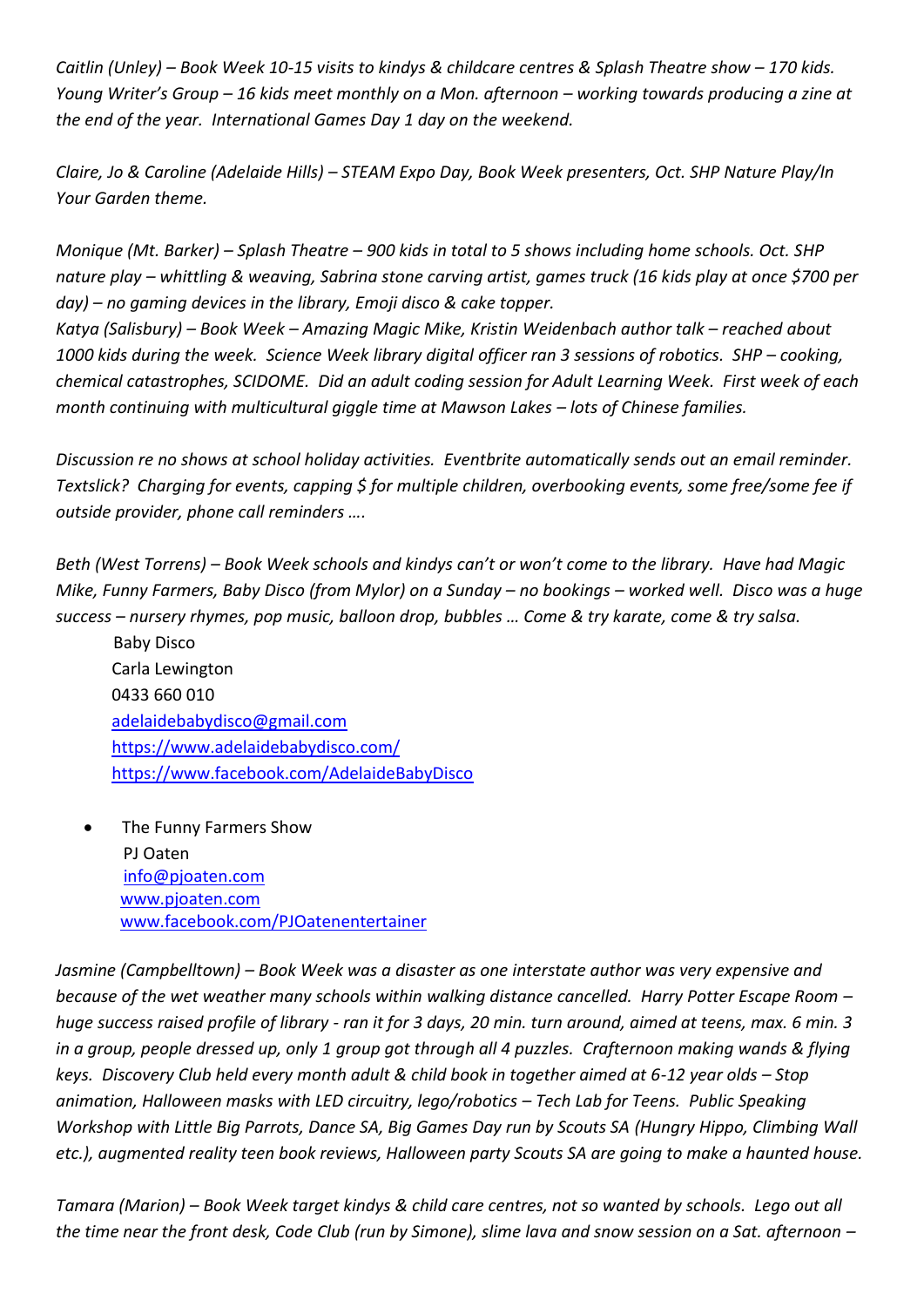*awesome. Bedtime storytime in a tepee – Tamara has details. Oct SHP Animal Capers – board games & craft table. Had to cancel Father's Day craft because of timing with Royal Show – only 1 booking.*

3. Cleaning Program Resources (Beth, West Torrens)

*This issue was raised by Beth who has a very big cleaning workload / time commitment doing 6 loads of washing at home per week & wanted to know if any library service uses a laundry service. No library service uses a laundry service & everyone cleans resources with different methods and frequency – e.g. instruments with wipes or disinfectant spray, scarves washed after each session or once a term, lego in a mesh laundry bag in the dishwasher.* 

4. Jo Kaeding presented her journal article 'Public libraries and access for children with disabilities and their families'.

Kaeding, J. (2014). [Increasing access to public libraries for children with special needs and their families.](http://www.tandfonline.com/doi/abs/10.1080/00049670.2014.951167) *[The](http://www.tandfonline.com/toc/ualj20/63/4)  [Australian Library Journal](http://www.tandfonline.com/toc/ualj20/63/4)*, *63*(4), 320-324. doi: [10.1080/00049670.2014.951167](http://search.library.unisa.edu.au/?redirect=http://dx.doi.org/10.1080%2f00049670.2014.951167)

If libraries get the article from the State Library it is free.

*joanne.kaeding@mymail.unisa.edu.au*

*Kidlit – website of children's literature which feature children /people with a disability.* 

*Melina (Gawler) – disability awareness training for councils with an emphasis on the physical disability experience – contact Melina for contact details.* 

# *Action: PLS to look into disability awareness training with local government as a possible future training opportunity.*

## *5. Amelia (PLS) Digital Literacy Projects*

*Amelia is working on digital literacy projects and encouraged everyone to go on One Place – Projects Events & Marketing – Digital Literacy and to look at opportunities for workshops on Training & PD – please put name on waiting list even if booked out so PLS know what the demand is & may rerun training.*

*Action: Amelia will investigate further at PLS about creating a forum for SALCYS on One Place.*

*Action: Amelia will put up 2 videos on our group portal: 'Through Their Eyes' (SA Museum 3-5 year olds) and how to engage Upper Primary in the library.*

*Action: Veronica from PLS has been liaising with the Children's University and will email people who have written their names down today for feedback/comments re CU.*

## *6. SALCYS Strategic Plan*

*Action: Carry over to next SALCYS meeting. Amelia to see whether she can organise a facilitator so we can discuss & review this document during ½ a day in the morning at the next meeting.*